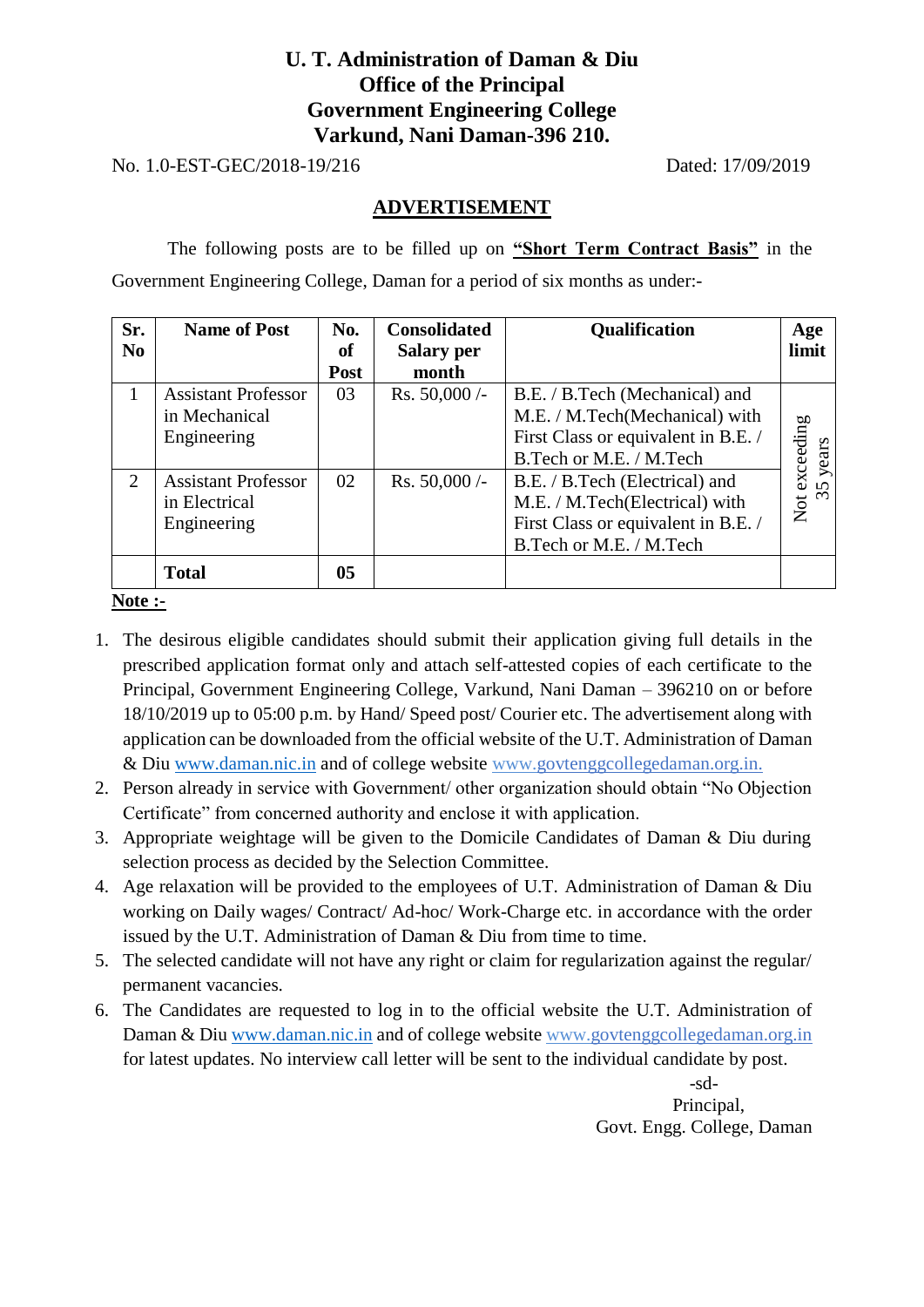## **दमन एवंदीव प्रशासन (यू.टी) प्राचाययका कायायलय सरकारी इंजीननयररंग कॉलेज वरक ं ड, नानी-दमन – ३९६ २१०.**

No. 1.0-EST-GEC/2018-19/216 Dated: 17/09/2019

## **नवज्ञापन**

निम्नलिखित पदों को सरकारी इंजीनियरिंग कॉलेज, दमन में **Short Term Contract Basis** पर छह महीने की अवधि के लिए भरना है: -

| अनु           | पद का नाम        | पद की  | संयुक्त वेतन | योग्यता                                  | आयु                  |
|---------------|------------------|--------|--------------|------------------------------------------|----------------------|
| क्रम.         |                  | संख्या | प्रति माह    |                                          | सीमा                 |
|               | मैकेनिकल         | 03     | Rs. 50000/-  | बी.ई. / बी. टेक (मैकेनिकल) और एम.ई. /    |                      |
|               | इंजीनियरिंग में  |        |              | एम.टेक (मैकेनिकल) प्रथम श्रेणी के साथ    |                      |
|               | सहायक प्राध्यापक |        |              | या बी.ई./ बी. टेक और एम.ई. / एम.टक के    |                      |
|               |                  |        |              | समकक्ष।                                  |                      |
| $\mathcal{P}$ | इलेक्ट्रिकल      | 02     | Rs. 50000/-  | बी.ई. / बी. टेक (इलेक्ट्रिकल) और एम.ई. / | 35 वर्ष से अधिक नहीं |
|               | इंजीनियरिंग में  |        |              | एम.टेक (इलेक्ट्रिकल) प्रथम श्रेणी के साथ |                      |
|               | सहायक प्राध्यापक |        |              | या बी.ई./ बी. टेक और एम.ई. / एम. टेक के  |                      |
|               |                  |        |              | समकक्ष।                                  |                      |
|               | कूल              | 05     |              |                                          |                      |

**नोट:-**

- १. इच्छुक पात्र उम्मीदवार अपना आवेदन केवल निर्धारित आवेदन प्रारूप में पूर्ण विवरण के साथ और प्रत्येक प्रमाण पत्र की स्व**-**सत्यानपत प्रनतय ोंक सोंिग्न करके प्राचायष**,** सरकारी इोंजीनियररों ग कॉिेज**,** वरकुों ड**,** िािी दमि - 396210 को हाथ / स्पीड पोस्ट / कूरियर आदि द्वारा इससे पहले या **18/10/2019, 05:00 p.m.** बजे तक जमा करें। विज्ञापन को आवेदन के साथ दमन और दीव प्रशासन की आधिकारिक वेबसाइट [www.daman.nic.in](http://www.daman.nic.in/) और कॉलेज की वेबसाइट www.govtenggcollegedaman.org.in. से डाउनलोड नकया जा सकता है।
- २. सरकार / अन्य संगठन के साथ सेवा में पहले से मौजूद व्यक्ति को संबंधित प्राधिकरण से "**No Objection Certificate"** प्राप्त करिा चानहए और इसेआवेदि के साथ सोंिग्न करिा चानहए।
- ३. चयन समिति द्वारा निर्णय के दौरान चयन प्रक्रिया के दौरान दमन और दीव के अधिवासी उम्मीदवारों को उचित भार नदया जाएगा।
- ४. दमि एवोंदीव प्रशासि द्वारा समय**-**समय पर जारी आदेश के अिुसार दैनिक मजदू री **/** अिुबोंि **/** एड**-**हॉक **/** वकष**-**चार्ज आदि पर काम करने वाले दमन एवं दीव प्रशासन के कर्मचारियों को आयु में छूट प्रदान की जाएगी।
- ५. चयनित उम्मीदवार के पास नियमित *।* स्थायी खाली जगह के खिलाफ नियमितीकरण के लिए कोई अधिकार या दावा नहीं होगा।
- ६. अभ्यर्थियों से अनुरोध किया जाता है कि वे नवीनतम अपडेट के लिए दमन और दीव प्रशासन की आधिकारिक वेबसाइट **[www.daman.nic.in](http://www.daman.nic.in/)** और कॉिेज की वेबसाइट **www.govtenggcollegedaman.org.in.** िॉग इन करें। कोई भी साक्षात्कार कॉल पत्र व्यक्तिगत उम्मीदवार को डाक द्वारा नहीं भेजा जाएगा।

 - एसडी - पाचार्य सरकारी इंजीनियरिंग कॉलेज, दमन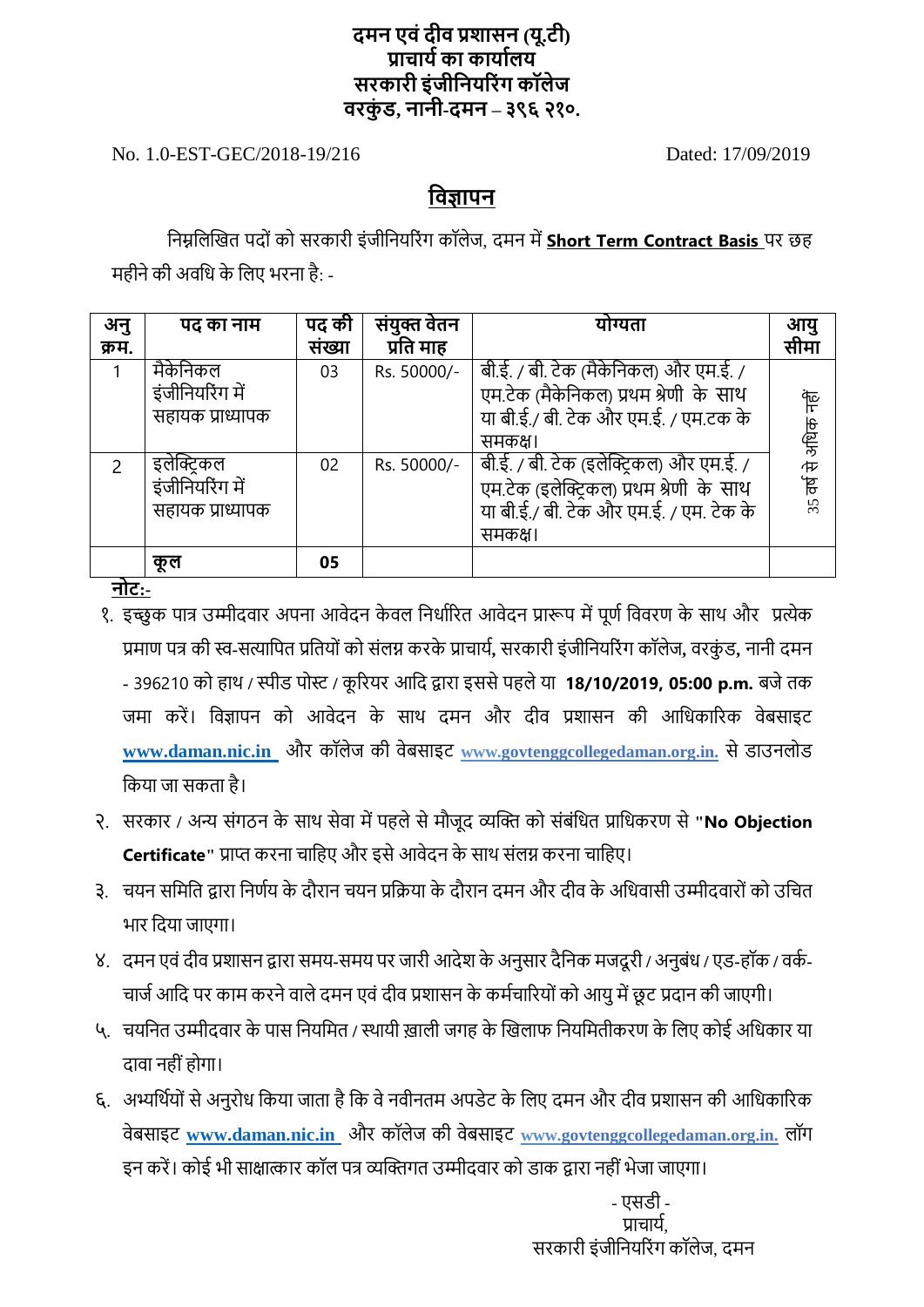# **દમણ અનેદીવ પ્રશાસન (ય.ુટી.) આચાર્યની કચેરી સરકારી એન્જિનનર્રરિંગ કોલેિ વરકુંુડ, નાની દમણ -396210**

No. 1.0-EST-GEC/2018-19/216 Dated: 17/09/2019

### **જાહરે ાત**

નીચેની બતાવેલી પોસ્ટ **Short Term Contract Basis** દમણની સરકારી એન્જિનનયરરિંગ કોલેજમાં છ મહિનાના સમયગાળા માટે ભરવાની છે જે નીચે મજબ છે:-

| ક્રમ           | પોસ્ટ નુ નામ     | પોસ્ટ          | કોન્સોલિડેટેડ | લાયકાત                                     | વય         |
|----------------|------------------|----------------|---------------|--------------------------------------------|------------|
| નં.            |                  | ની             | પગાર પર મહિને |                                            | મર્યાદા    |
|                |                  | સંખ્યા         |               |                                            |            |
| 1              | મેક્રેનિકલ       | O <sub>3</sub> | Rs. 50,000 /- | બી.ઈ. / બી.ટેક (મેકેનિકલ) અને એમ.ઇ. /      |            |
|                | એન્જિનિયરિંગ માં |                |               | એમ.ટેક (મેકેનિકલ) માં ફર્સ્ટ ક્લાસ અથવા    |            |
|                | સહ્રાયક અધ્યાપક  |                |               | બી.ઈ. / બી.ટેક અને એમ.ઇ. / એમ.ટેક          | વધુ નહીં   |
|                |                  |                |               | સમકક્ષ                                     |            |
| $\overline{c}$ | ઈલેક્ટ્રીકલ      | O <sub>2</sub> | Rs. 50,000 /- | બી.ઈ. / બી.ટેક (ઈલેક્ટ્રીકલ) અને એમ.ઇ. /   | $35$ driel |
|                | એન્જિનિયરિંગ માં |                |               | એમ.ટેક (ઈલેક્ટ્રીકલ) માં ફર્સ્ટ ક્લાસ અથવા |            |
|                | સહ્રાયક અધ્યાપક  |                |               | બી.ઈ. / બી.ટેક અને એમ.ઇ. / એમ.ટેક          |            |
|                |                  |                |               | સમકક્ષ                                     |            |
|                | કુલ              | O5             |               |                                            |            |

નોંધ**:-**

- **૧** .ઇચ્છુક લાયક ઉમેદવારોએ તેમની અરજી ફક્ત નિયત એપ્લિકેશન ફોર્મેટમાં સાથે દરેક પ્રમાણપત્રની સ્વ-પ્રમાણિત નકલો િોડવી િોઈએ અને આચાયટ**,** સરકારી એન્જિનનયરરિંગ કોલેિ**,** વરકુાંડ**,** નાની દમણને - ૩૯૬૨૧૦ પર 18/10/2019 પર અથવા પહેલાં 05:00 p.m. બપોર સુધી માં હેન્ડ / સ્પીડ પોસ્ટ / કુરિયર વગેરે **દ્વારા આપવાની** રિેશે**.** એન્લલકેશન સાથેની જાિેરાત દમણ અનેદીવ પ્રશાસન ની સત્તાવાર વેબસાઇટ **[www.daman.nic.in](http://www.daman.nic.in/)** અને કોલેિ વેબસાઇટ **[www.govtenggcollegedaman.org.in](http://www.govtenggcollegedaman.org.in/)** પરથી ડાઉનલોડ કરી શકાય છે.
- ૨. સરકાર / અજય સ ાંસ્થામાાં પિેલેથી િ સેવામાાં રિેલા વ્યક્ક્તએ સ ાંબ ાંનધત અનધકારી પાસેથી **No Objection Certificate** મેળવવું જોઈએ અને તેને અરજી સાથે જોડવું.
- 3. યયન સમિતિ **દ્વારા નક્કી કર્યા મુજબ ચયન પ્રક્રિ**યા દરમ્યાન દમણ અને દીવના ડોમિસાઇલ ઉમેદવારોને યોગ્ય વેઇટેજ આપવામાાં આવશે.
- ૪. સંઘ પ્રદેશ દમણ અને દીવ પ્રશાસન દ્વારા સમય સમય પર જારી કરાયેલા હકમ અનુસાર, સંઘ પ્રદેશ દમણ અને દીવ પ્રશાસન ના કમટચારીઓને **(**દૈનનક વેતન / કરાર / એડ**-**િોક / વકટ-ચાર્જ**)** ઉંમર છૂટછાટ આપવામાાં આવશે.
- ૫. ચયન કરેલા ઉમેદવારને નિયમિત / કાયમી ખાલી જગ્યાઓ સામે નિયમિતકરણ કરવા માટે કોઈ હક અથવા દાવો રિેશે નિીં.
- ૬**.** નવીનતમ અપડેટ્સ માટે ઉમેદવારોને દમણ અનેદીવ પ્રશાસન ની સત્તાવાર વેબસાઇટ **[www.daman.nic.in](http://www.daman.nic.in/)** અને કોલેિ વેબસાઇટ **[www.govtenggcollegedaman.org.in](http://www.govtenggcollegedaman.org.in/)** પર લોગ ઇન થવાની નવન ાંતી છે. ઉમેદવારને કોઈ વ્યક્ક્તગત ઇજટરવ્યુકોલ લેટર પોસ્ટ દ્વારા મોકલવામાાં આવશે નિીં.

 **-** એસ. ડી **–** આચાયટ**,** સરકારી એન્જિનનરીંગ કોલેિ**,** દમણ